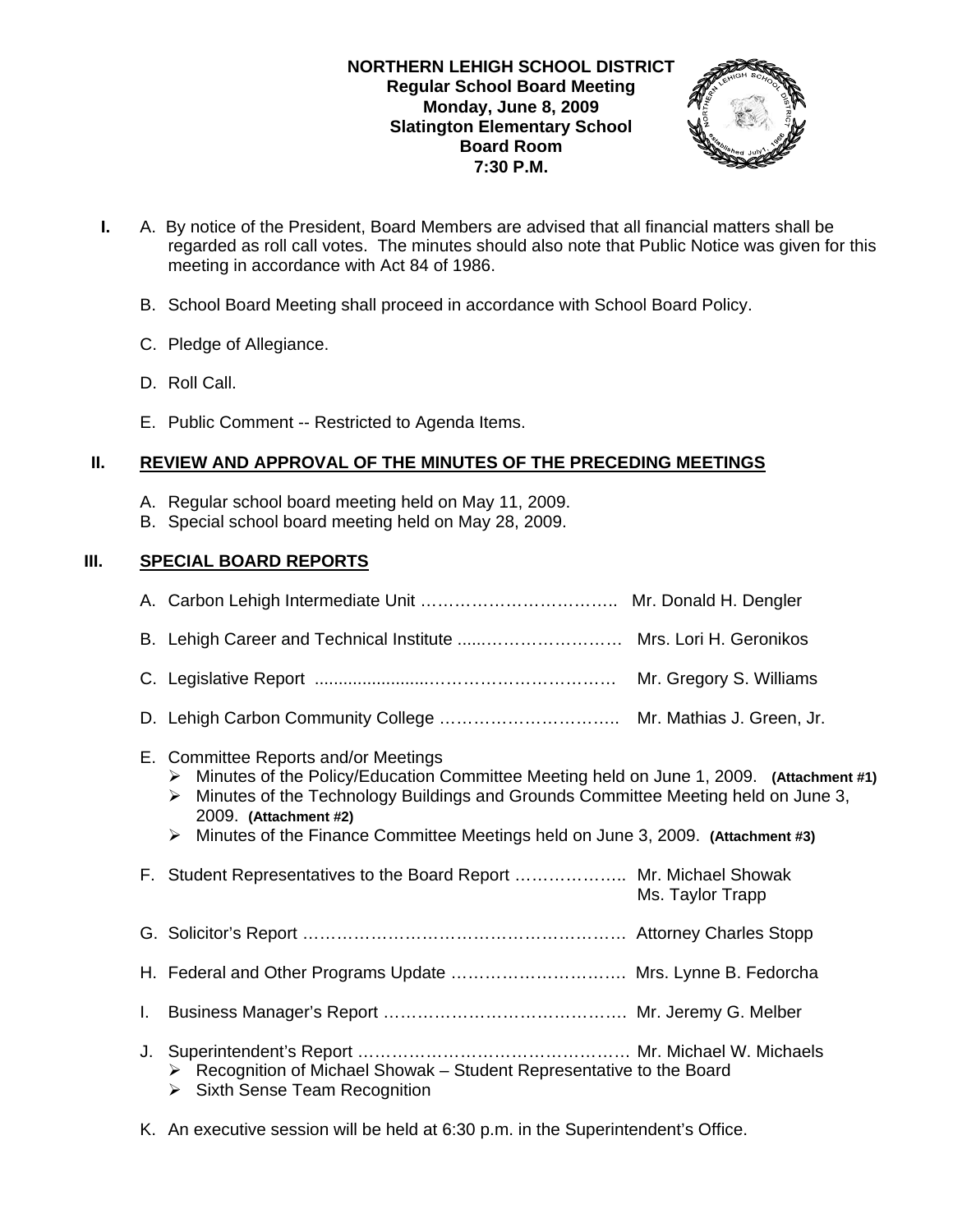## **IV. PERSONNEL**

A. Change of Status

| <b>Stephen Shuey</b> |                                                  |
|----------------------|--------------------------------------------------|
| From:                | Half Time Art Teach - Senior High School         |
| To:                  | Full Time Art Teacher - Senior High School       |
| Salary:              | \$41,700 (Step 2 Bachelors on the 2009-2010 CBA, |
|                      | Salary Schedule)                                 |
| Effective:           | August 26, 2009                                  |

- B. Appointments
	- 1. Administrative

| Susan Bahnick |                              |
|---------------|------------------------------|
| Assignment:   | <b>Food Service Director</b> |
| Salary:       | \$47,000                     |
| Effective:    | July 1, 2009                 |

C. Substitute Non-Instructional

Approve the following individual as a substitute aide for the 2008-2009 school year at the 2008-2009 substitute rate as approved on the Supplementary Personnel Salary Schedule:

Ryan Mayberry

D. Approve to incorporate the position of Computer Technician into the Clerical Salary and Benefit Agreement effective July 1, 2009. Mr. Haas petitioned the Board in January 2009 to be apart of the Clerical Agreement according to language in the current Computer Technicians Agreement.

# **V. CONFERENCES**

# **VI. POLICY**

- A. Board Policy First Reading
	- 1. Approve school board policy #248 Pupils Unlawful Harassment, as presented after first reading. **(Attachment #4)**
	- 2. Approve school board policy #249 Pupils Bullying/Cyberbullying, as presented after first reading. **(Attachment #5)**
	- 3. Approve school board policy #348 Administrative Employees Unlawful Harassment, as presented after first reading. **(Attachment #6)**
	- 4. Approve school board policy #448 Professional Employees Unlawful Harassment, as presented after first reading. **(Attachment #7)**
	- 5. Approve school board policy #548 Classified Employees Unlawful Harassment, as presented after first reading. **(Attachment #8)**
	- 6. Approve new Faculty Laptop Policy, as presented after first reading. **(Attachment #9)**
- B. Student Representative to the Board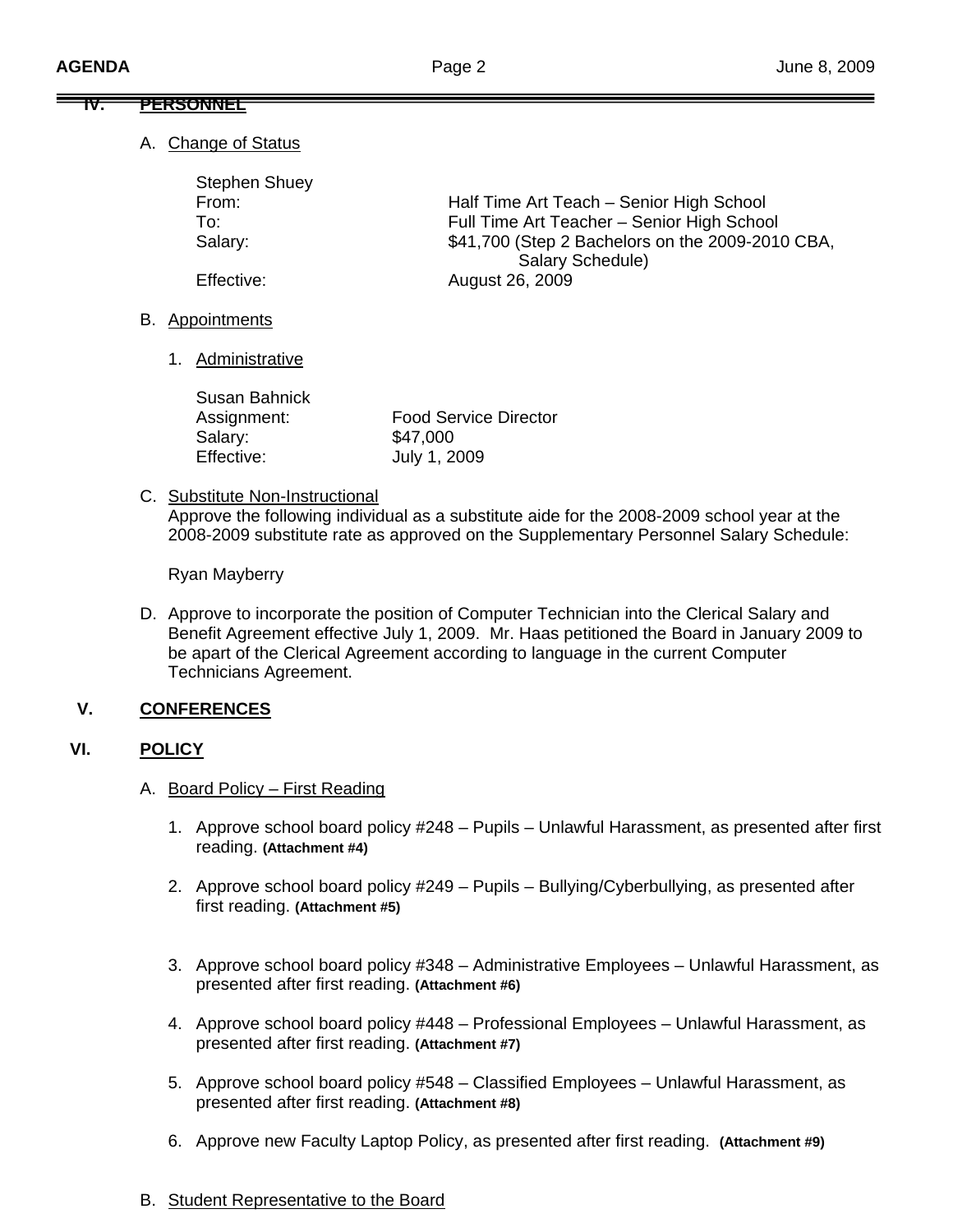Approve Justin Molitoris as Student Representative to the Board for the 2009-2010 school year. Justin has been appointed as the junior representative to the board and will serve from September 2009 through June 2010. Taylor Trapp will serve as the senior representative to the board until June 2010.

- C. In accordance with School Board Policy #707, approve the list of organizations and their appropriate group designation as presented by the Director of Support Services.  **(Attachment #10)**
- D. It is recommended that he Board of Education grant homebound instruction for a  $2<sup>nd</sup>$  grade student, Student No. 1990179, for five hours per week, effective June 2, 2009 and continuing for the remainder of the 2008-2009 school year.

## E. Student-Parent Handbook Changes

- 1. Approve the changes to the Elementary School Student-Parent Handbook as presented.  **(Attachment #11)**
- 2. Approve the changes to the Northern Lehigh High School Student-Parent Handbook as presented. **(Attachment #12)**
- 3. Approve the changes to the Northern Lehigh Middle School Student-Parent Handbook as presented. **(Attachment #13)**

# **VII. CURRICULUM AND INSTRUCTION**

- A. Approve to authorize the administration to employ nine elementary teachers at a stipend of \$1,800 per teacher (approximate total \$16,200) and one Reading Specialist Supervisor at a stipend of \$1,500, to conduct a Title I Summer Reading Camp for Title I eligible K-2 students based on data and teacher recommendation. The Reading Camp will be conducted in the Slatington Elementary School from 9:00 a.m. to 12:00 p.m. Monday through Friday from July 20 to August 7, 2009. Expenses for this program will be paid for through the ACT portion of the PA-Pact Grant.
- B. Approve the purchase of *MS Office 2007* textbooks to replace *MS Office 2003 textbooks*. We will now be instructing our students in Office 2007 in which previously hard-to-find features are now easier to explore. We already have the Office 2007 software and the Technology Department will be installing this in the HS Computer labs. We will continue to use *Microsoft Office 2003* for non-instructional purposes. The cost of 225 books is \$18,668.75. This is part of the 2009-2010 Curriculum and Instruction budget.
- C. Approve the purchase of Accounting textbooks *Century 21 Accounting Advanced*  and *Century 21 Accounting Multicolumn Journal.* Both books are published by South-Western/Cengage Learning, 2008 copyright. These texts will replace worn out accounting books by the same publisher with a 2000 copyright. The total cost of 42 books with software support is \$4917 plus shipping and handling. (Exam view and lesson view software is being provided without charge.) This purchase is part of the 2008-2009 Curriculum and Instruction budget.
- D. Approve the purchase of Consumer Life Skills text *Manage Your Personal Finances* authored by Joan Ryan, published by South-Western/Cengage Learning, 2008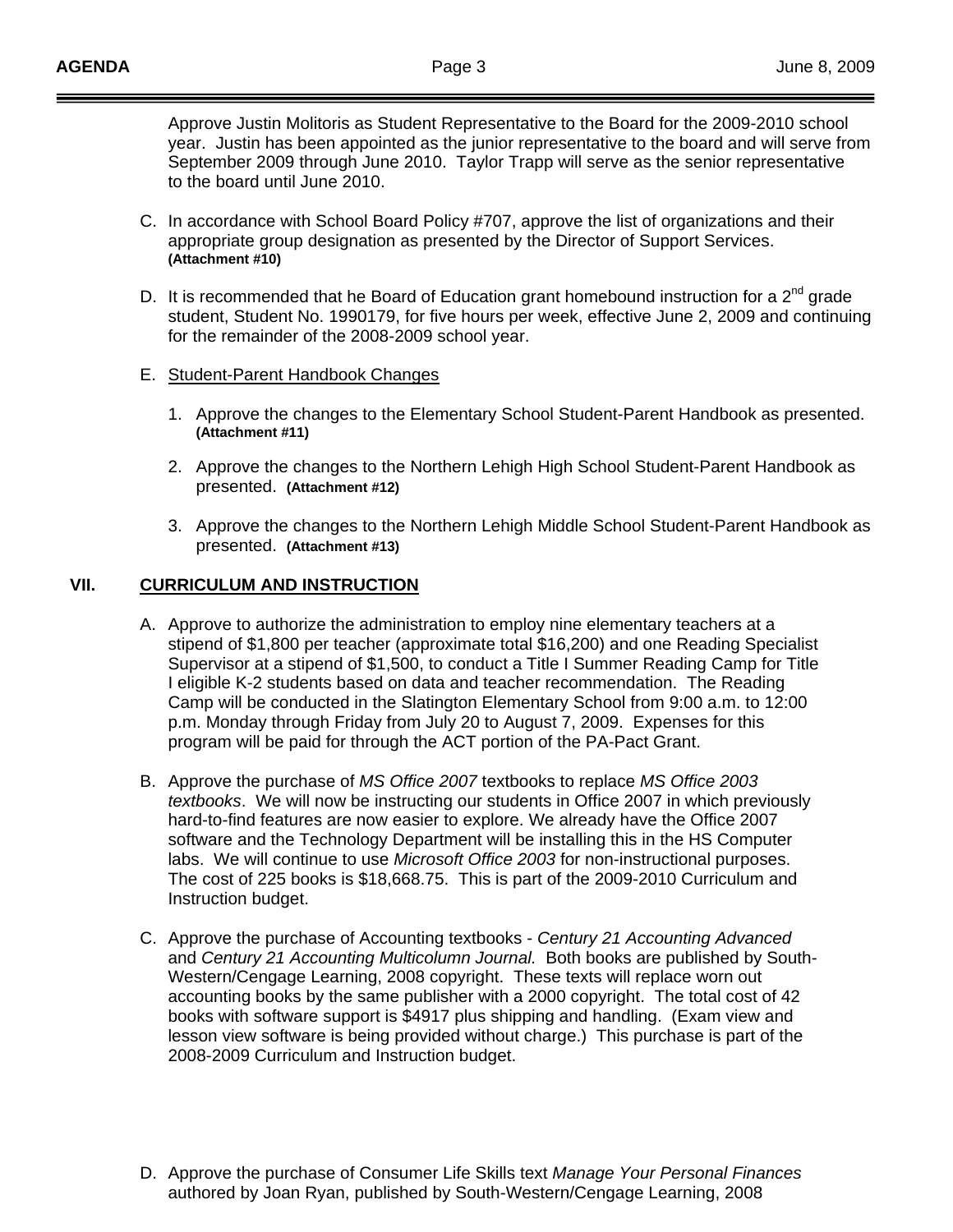copyright. The book replaces *Introduction to Business*, also published by South-Western in 1997. The cost of 60 textbooks is \$3,795 plus shipping and handling and is part of the 2008-2009 Curriculum and Instruction budget.

E. Appoint the following list of people as members of the Northern Lehigh Professional Development Committee:

 Jennifer Ortz and Deb Bower – Parent Representatives Lori Vernon – Business Representative Lynne Fedorcha – Community Representative

## F. Title I, Title II, Title V and Drug-Free Schools & Communities Act – 2009-2010

Approve to authorize proper officials to execute contracts for Title I, Title II and Drug-Free Schools and Communities Acts for the 2009-2010 school year.

# **VIII. OLD BUSINESS**

## **IX. NEW BUSINESS**

# **X. FINANCIAL**

- A. Approve the Following List of Bills:
	- 1. General Fund month of May
	- 2. Athletic Fund month of May
	- 3. Refreshment Stand Fund month of May
	- 4. Cafeteria Fund month of May
- B. Approve the Following Financial Reports:
	- 1. General Fund months of May
	- 2. NLMS Student Activities Account month of May
	- 3. NLHS Student Activities and Scholarship Account for the month of April
- C. Appoint Hilb, Rogal and Hamilton Company (HRH) Palley Simon Associates as the district insurance broker for Property, Casualty, Liability and Worker's Compensation insurance for the 2009-2010 school year.
- D. Approve a maintenance agreement for the 2009-2010 school year with Allentown Sewing Machine Outlet. The agreement covers sewing machines located as follows:

Middle School – 14 machines at \$30.00 per machine plus parts and a one time \$10.00 fuel  $charge = $430.00$ 

- E. Award insurance coverage for the 2009-2010 school year to the following companies:
	- 1. Commercial Package and Automobile (Vehicle Liability, General Liability Property Insurance and Boiler and Machinery) Graphic Arts (UTICA) National Insurance Company - \$59,492. The premium is an increase of \$2,494 over last year's rate.
	- 2. Commercial Umbrella Liability Insurance North River Insurance Company \$15,504.00. There is no increase over last year's rate.
	- 3. School Leaders Error and Omissions Liability National Union Fire Insurance Company - \$12,569. The premium is a decrease of \$662.00 over last year's rates.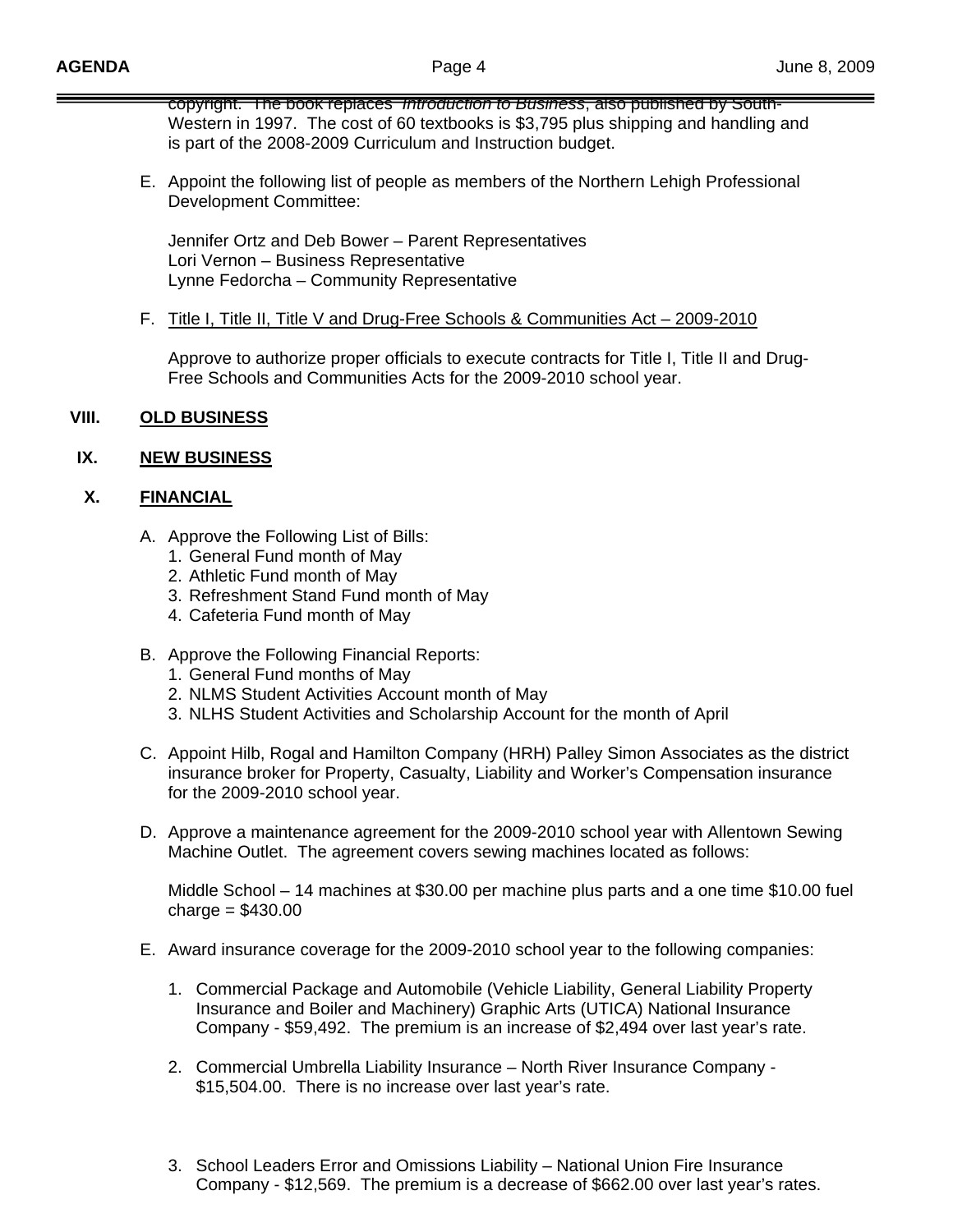- 4. Workers' Compensation Coverage School Boards Insurance Company estimated premium of \$84,379, approximately a \$10,942 increase. This amount is an estimated total, final cost based on actual payroll figures.
- F. Authorize the following financial institutions to act as approved depositories for school district funds and or temporary investments. The Northern Lehigh School Board further authorizes the following financial institutions to transfer funds on deposit to any other bank for the credit of the Northern Lehigh School District. The Board further authorizes the Business Manager and/or Superintendent to enter into agreements, supplements or amendments to agreements to implement the foregoing operations for the 2009-2010 school year.

Commerce Bank of Pennsylvania Prudential-Bache Government Securities Trust Wachovia National Bank **Pennsylvania Local Government Investment Trust (PLGIT)** East Penn Bank

- G. Approve to grant permission to the business office to pay construction, insurance, and utility bills that are scheduled for payment during the month of July as required by contract. There is no scheduled board meeting in July.
- H. Approve the appointment of Statewide Tax Recovery as the delinquent per capita tax collector for the 2009-2010 school year.
- I. Approve Remco, Inc as a preventative maintenance service provider for the cafeteria equipment in all four buildings at a cost of \$3,965.75. This is an increase of \$170.75 over last year. **(Attachment #14)**
- J. Appoint Mid-Penn Insurance Associates as the 2009-2010 Student Accident and Athletic Insurance Carriers. The renewal rate is \$6,904, an increase of \$739 over last year, to include all interscholastic sports, band and cheerleading. Voluntary school coverage is \$22.00 for the school time rate and \$88.00 for the 24-hour rate, no increase in rate from 2008-2009.
- K. Approve to renew the following expiring bonds for the 2009-2010 fiscal year through HRH Pally Simon Associates:
	- 1. A \$50,000 Board Secretary Bond for the term of July 1, 2009 to July 1, 2010 at an annual premium of \$175.00.
	- 2. A \$50,000 Board Treasurer Bond for the period July 1, 2009 to July 1, 2010 at an annual premium cost of \$269.00.
- L. Upon final approval of the Proposed Final 2009-2010 Budget as presented at the May 11, 2009 board meeting, approve the lease of the following items from California First Leasing Corporation 18201 Von Karman Ave, Suite 800, Irvine CA 92612 for \$45,000.00 per year with a lease term of 36 months and a one dollar (\$1) buyout option at end of the lease agreement:

 Laptops, Carts and Data Projectors for Middle School Laptops and Data Projectors for High School Interactive White Boards and Data Projectors for Peters Elementary

M. Award the Peters Elementary Paving Project bid to Grand Prix Excavation at a cost of \$185,408.00. **(Attachment #15)**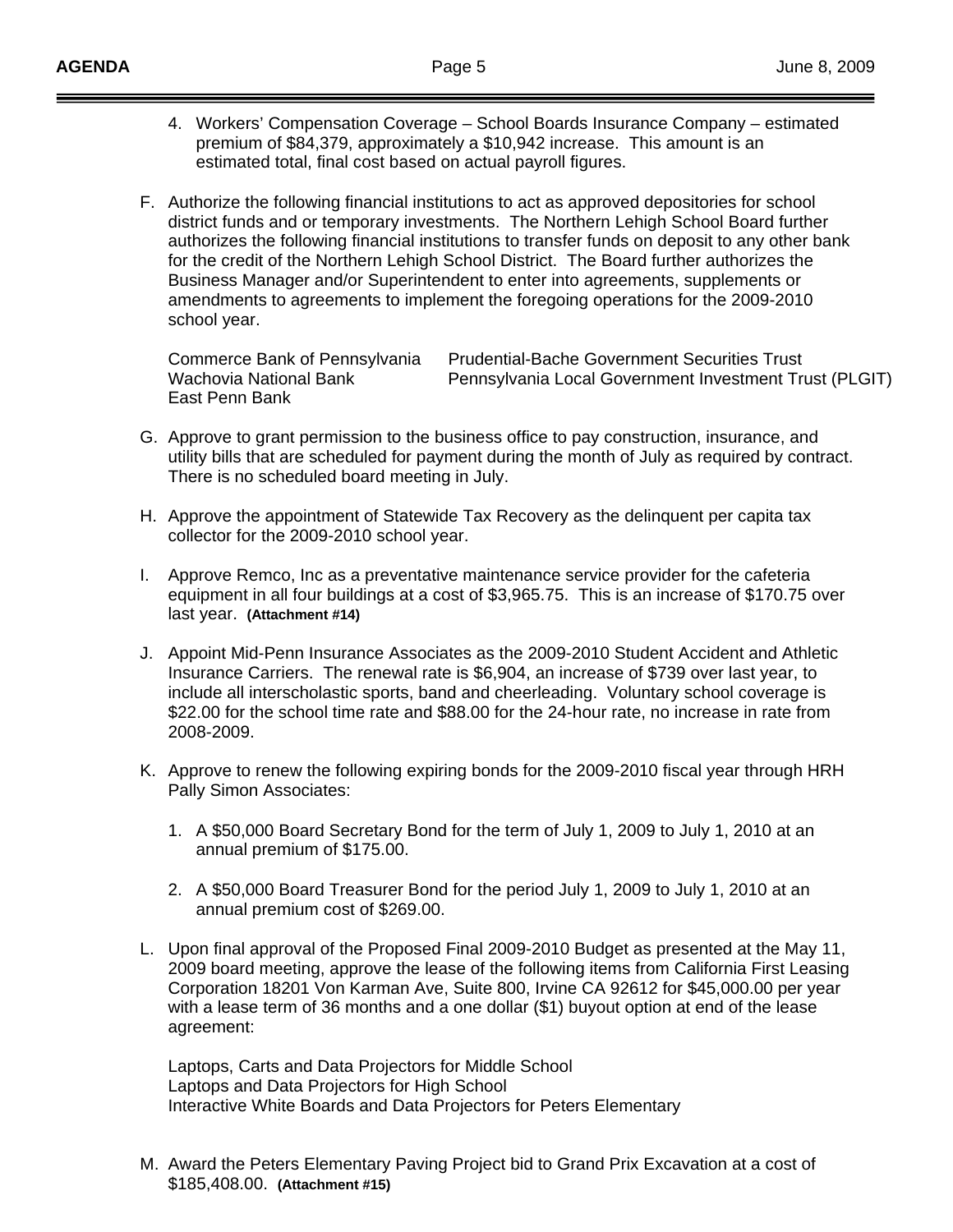- N. Award Provident Energy's recommendation to appoint CM3 Building Solutions for the Guaranteed Energy Savings Project under the Guaranteed Energy Savings Act, pending solicitor's review of proposal. **(Attachment #16)**
- O. School Dentist

 Approve to appoint Dr. Harry Schleifer of Professional Dental Associates as the school dentist for the 2009-2010 school year at the quoted fee of \$1.00 per dental exam needed.

P. School Physician

 Approve to appoint Dr. Nicole Sully and Dr. Amy Steigerwalt of Parkland Family Health Center as school physicians for the 2009-2010 school year. The fee for grade level physicals will be \$20.00 per physical needed. Consultant services will be provided at no charge.

Q. Football Game Physician

 Approve to appoint OAA Orthopedic Specialists to provide football game physicians for the 2009-2010 school year at a quoted fee of \$75.00 per regular season game and 85.00 per post-season game. There is no increase over last year's fee.

- R. Rescind the motion awarding fuel bids of Ultra Low Sulfur Diesel and No. 2 Heating Oil Transport Delivery to CHH Inc.
- S. Approve the awarding of fuel bids to the following companies with a contract period of July 1, 2009 to June 30, 2010: **(Attachment #17)**

**DIESEL FUEL** – Awarded to Petroleum Traders at a cost of .0974 (normal blend) per gallon over rack rate on date of delivery and .05 (winterization additive) per gallon over rack rate on date of delivery.

**#2 GRADE FUEL OIL TRANSPORT DELIVERY** – Awarded to Petroleum Traders at a cost of .0777 per gallon over rack rate on date of delivery.

T. Approve the following Homestead/Farmstead Resolution, as presented.

#### **NORTHERN LEHIGH SCHOOL DISTRICT**

#### **2009 Homestead and Farmstead Exclusion Resolution**

**RESOLVED**, by the Board of School Directors of the Northern Lehigh School District, that homestead and farmstead exclusion real estate tax assessment reductions are authorized for the school year beginning July 1, 2009, under the provisions of the Homestead Property Exclusion Program Act (part of Act 50 of 1998) and the Taxpayer Relief Act (Act 1 of 2006), as follows:

1. **Aggregate amount available for homestead and farmstead real estate tax reduction.** The following amounts are available for homestead and farmstead real estate tax reduction for the school year beginning July 1, 2009: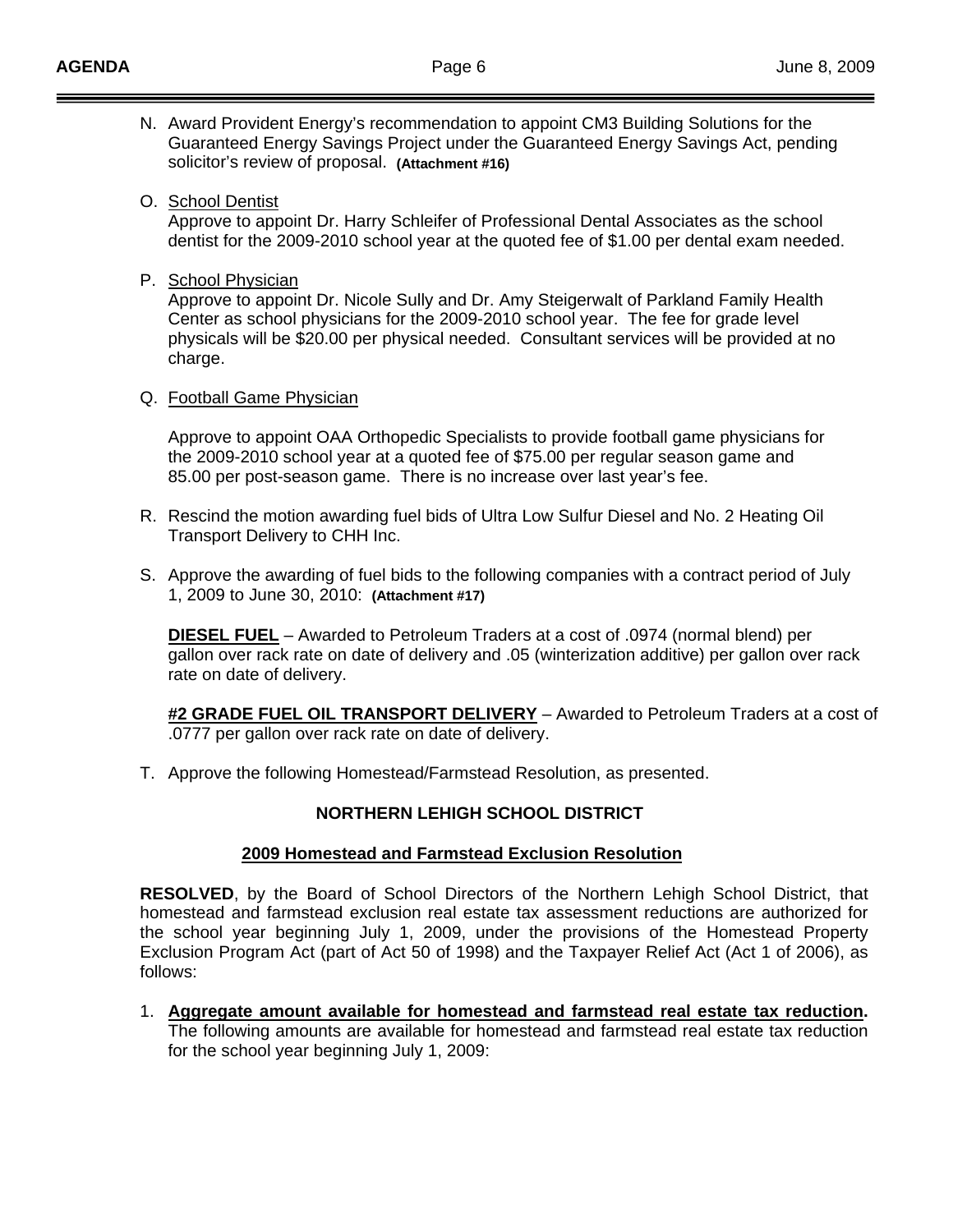a. **Gambling tax funds.** The Pennsylvania Department of Education (PDE) has notified the School District that PDE will pay to the School District during the school year

pursuant to Act 1, 53 P.S. § 6926.505(b), as a property tax reduction allocation funded by gambling tax funds, the amount of \$945,932.98.

- b. **Philadelphia tax credit reimbursement funds**. PDE has notified the School District that PDE will pay to the School District during the school year pursuant to Act 1, 53 P.S. § 6926.324(3), as reimbursement for Philadelphia tax credits claimed against the School District earned income tax by School District resident taxpayers, the amount of \$2,996.13.
- c. **Aggregate amount available.** Adding these amounts, the aggregate amount available during the school year for real estate tax reduction is \$948,929.11.
- 2. **Homestead/farmstead numbers.** Pursuant to Act 50, 54 Pa. C.S. § 8584(i), and Act 1, 53 P.S. § 6926.341(g)(3), the County has provided the School District with a certified report listing approved homesteads and approved farmsteads as follows:
	- a. **Homestead property number.** The number of approved homesteads within the School District is 3,836.
	- b. **Farmstead property number.** The number of approved farmsteads within the School District is 36.
	- c. **Homestead/farmstead combined number.** Adding these numbers, the aggregate number of approved homesteads and approved farmsteads is 3,872.
- 3. **Real estate tax reduction calculation.** The school board has decided that the homestead exclusion amount and the farmstead exclusion amount shall be equal. Dividing the paragraph 1(e) aggregate amount available during the school year for real estate tax reduction of \$948,929.11 by the paragraph 2(c) aggregate number of approved homesteads and approved farmsteads of 3,872 (before considering the assessed value of approved homesteads and approved farmsteads having an assessed value below the preliminary calculation of the maximum real estate assessed value reduction amount to be established as the homestead and farmstead exclusion amount), the preliminary calculation of the maximum real estate tax reduction amount applicable to each approved homestead and to each approved farmstead is \$245.07.

Based on calculations provided by the School District Business Office from the best available information and carefully evaluated by the School Board, considering the assessed value of approved homesteads and approved farmsteads having an assessed value below the preliminary calculation of the maximum real estate assessed value reduction amount to be established as the homestead exclusion and the farmstead exclusion amount, an additional aggregate amount of \$3,571.20 will be available during the school year for real estate tax reduction applicable to approximately 3,840 homesteads and farmsteads, resulting in an additional real estate tax reduction amount available for each homestead and farmstead of \$0.93. Adding this additional amount to the preliminary calculation of the maximum real estate tax reduction amount of \$245.07, the final maximum real estate tax reduction amount applicable to each approved homestead and to each approved farmstead is \$246.00.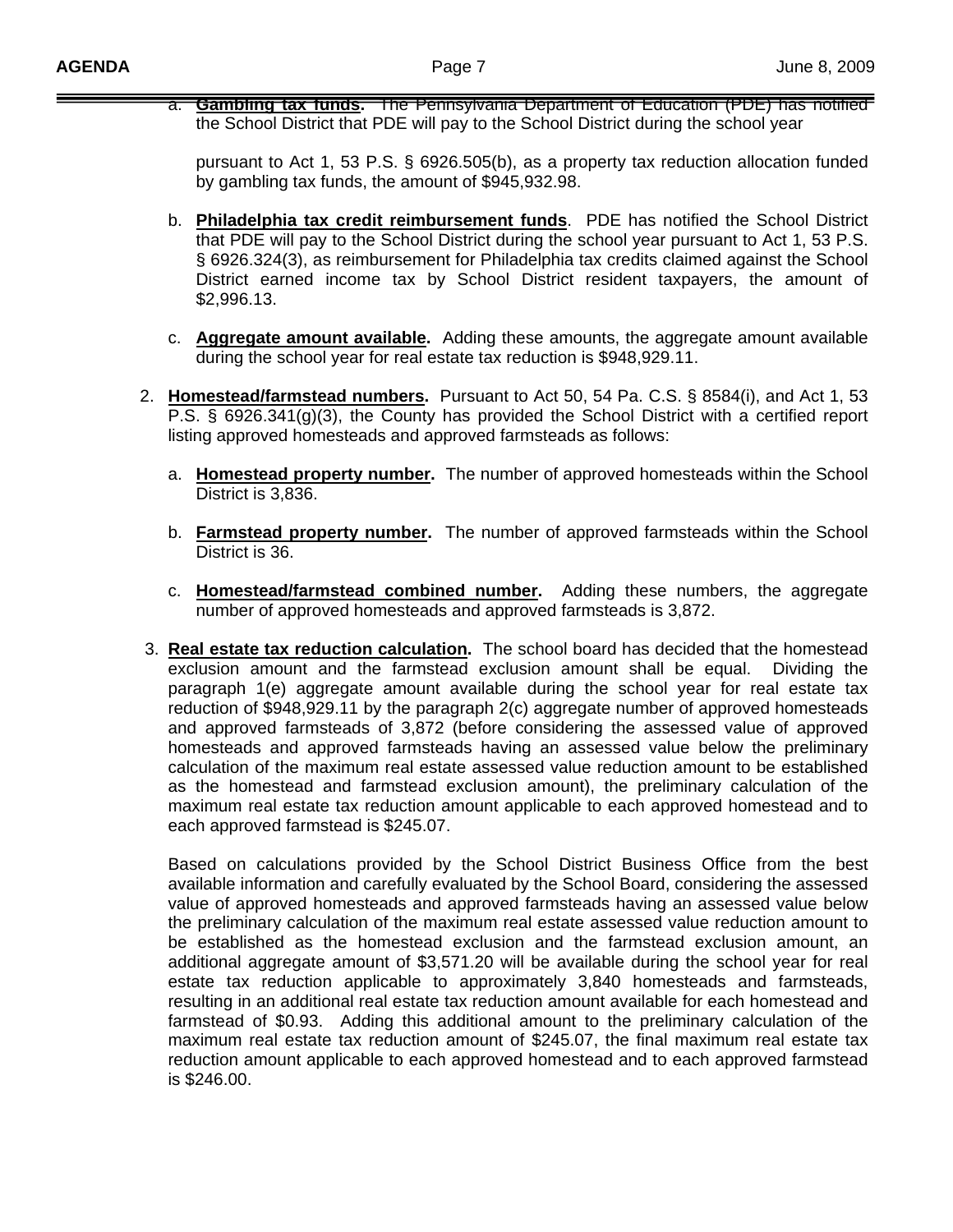- 4. **Homestead exclusion calculation.** Dividing the paragraph 3 maximum real estate tax reduction amount of \$246.00 by the School District real estate tax rate of 62.873 mills (.062873), the maximum real estate assessed value reduction to be reflected on tax notices as a homestead exclusion for each approved homestead is \$3,912.65, and the maximum real estate assessed value reduction to be reflected on tax notices as a farmstead exclusion for each approved farmstead is \$3,912.65.
- 5. **Homestead/farmstead exclusion authorization July 1 tax bills.** The tax notice issued to the owner of each approved homestead within the School District shall reflect a homestead exclusion real estate assessed value reduction equal to the lesser of: (a) the County-established assessed value of the homestead, or (b) the paragraph 4 maximum real estate assessed value reduction of \$3,912.65. The tax notice issued to the owner of each approved farmstead within the School District shall reflect an additional farmstead exclusion real estate assessed value reduction equal to the lesser of: (a) the County-established assessed value of the farmstead, or (b) the paragraph 4 maximum real estate assessed value reduction of \$3,912.65. For purposes of this Resolution, "approved homestead" and "approved farmstead" shall mean homesteads and farmsteads listed in the report referred to in paragraph 2 above and received by the School District from the County Assessment Office on or before May 1 pursuant to Act 1, 53 P.S.  $\S$  6926.341(g)(3), based on homestead/farmstead applications filed with the County Assessment Office on or before March 1. This paragraph 5 will apply to tax notices issued based on the initial tax duplicate used in issuing initial real estate tax notices for the school year, which will be issued on or promptly after July 1, and will not apply to interim real estate tax bills.
- **XI. LEGAL**

#### **XII. CORRESPONDENCE**

#### **XIII.** I**NFORMATION**

- A. Minutes of the Lehigh Carbon Community College Board of Trustees meeting held on April 2, 2009.
- B. Minutes of the Lehigh Career & Technical Institute Joint Operating Committee meeting held on April 22, 2009 and the LCTI Director's Report for May 2009.
- C. Minutes of the Carbon Lehigh Intermediate Unit 21 Board of Directors meeting held on April 20, 2009.

# **XIV. RECOGNITION OF GUESTS**